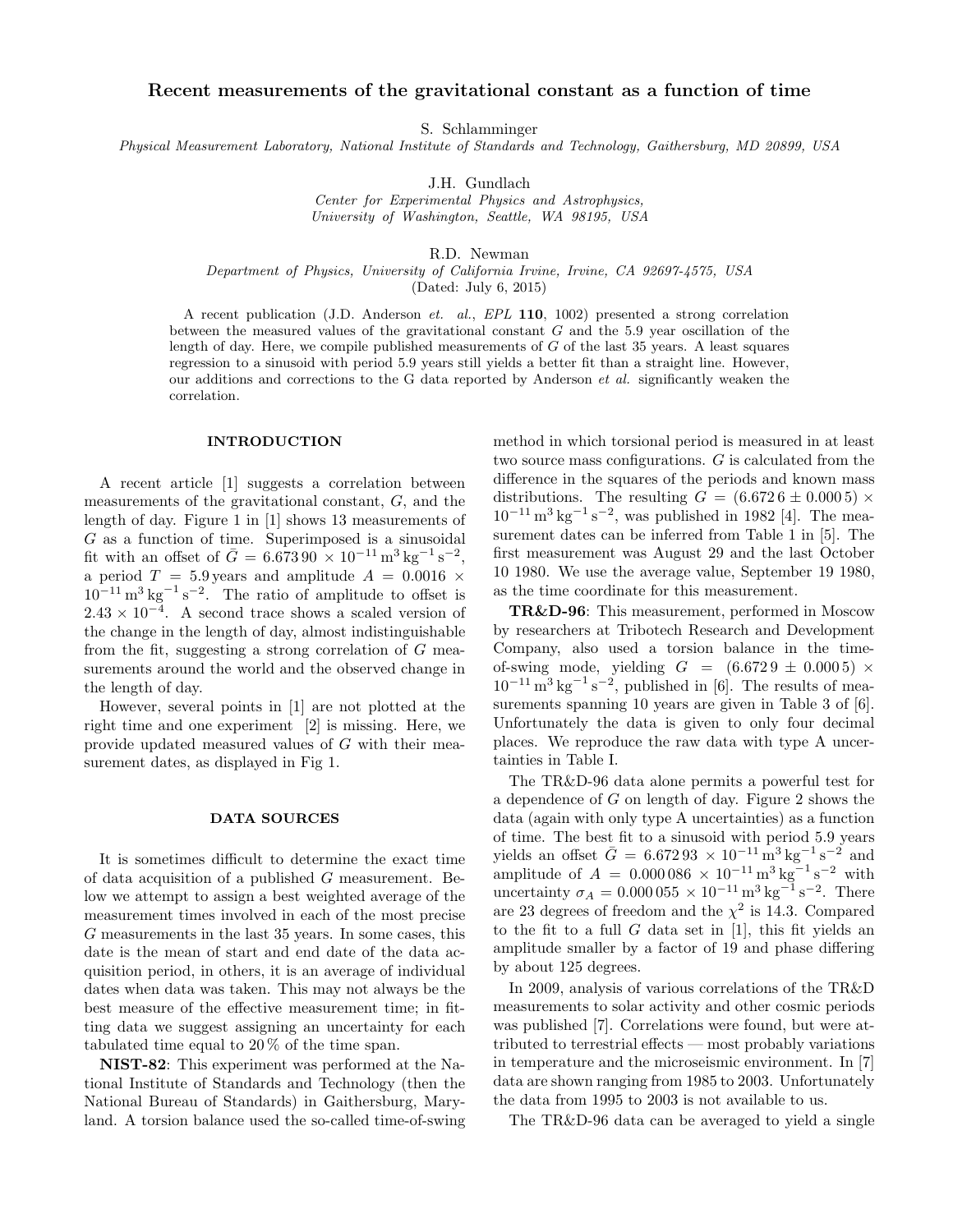

FIG. 1. Measurements of the gravitational constant,  $G$ , as a function of time. The TR&D-96 data were taken over ten years; for this plot the final TR&D-96 result is shown at the average of their measurement dates. The solid gray sinusoidal curve is the fit to the data as it appears in [1]; it is indistinguishable from the scaled length-of-day-variation in the same reference. The point outside the frame gives the 2010 recommended value of G with 1-sigma uncertainties according to the Task Group on Fundamental Constants of CODATA [3].



FIG. 2. Data from [6]. Karagioz and Izmailov measured over a decade using three different torsion balances. Plotted uncertainties are type-A only. According to Ref. [6] the type B uncertainty associated with this experiment is  $0.000\,52 \times 10^{-11} \,\mathrm{m}^3 \,\mathrm{kg}^{-1} \,\mathrm{s}^{-2}.$ 

data point as displayed in Fig. 1. The average of the dates listed in table I is June 9th 1990.

LANL-97: A time-of-swing experiment was performed at the Los Alamos National Laboratory in Los

Alamos, New Mexico, yielding  $G = (6.6740 \pm 0.0007) \times$  $10^{-11}$  m<sup>3</sup> kg<sup>-1</sup> s<sup>-2</sup> [8]. The article gives no indication of when the data were taken. The thesis of C.H. Bagley [9] gives some information. Written on page 15 is "In January of 1996, I attempted a trial Heyl-type determination with this arrangement, hoping for a percent number or better". Later it is described how this measurement was much more precise, yielding the final value. On page 71 the reader learns that certain disturbances in the experiment became more frequent as the ambient temperature rose in April and May, until the data became unusable. The thesis was signed July 8 1996. Thus we take March 15 1996 as a time stamp for this data point.

UW-00: The measurement with the smallest uncertainty to date was performed at the University of Washington in Seattle, Washington, published in 2000 [10]. The rotation rate of a turntable supporting a torsion balance was varied such that the torsion fiber did not twist. In this angular-acceleration-feedback-mode the gravitational acceleration of a torsion pendulum towards source masses is fed back to the turntable, leaving the torsion balance motionless with respect to the turntable and adding the gravitational acceleration to the turntable mo-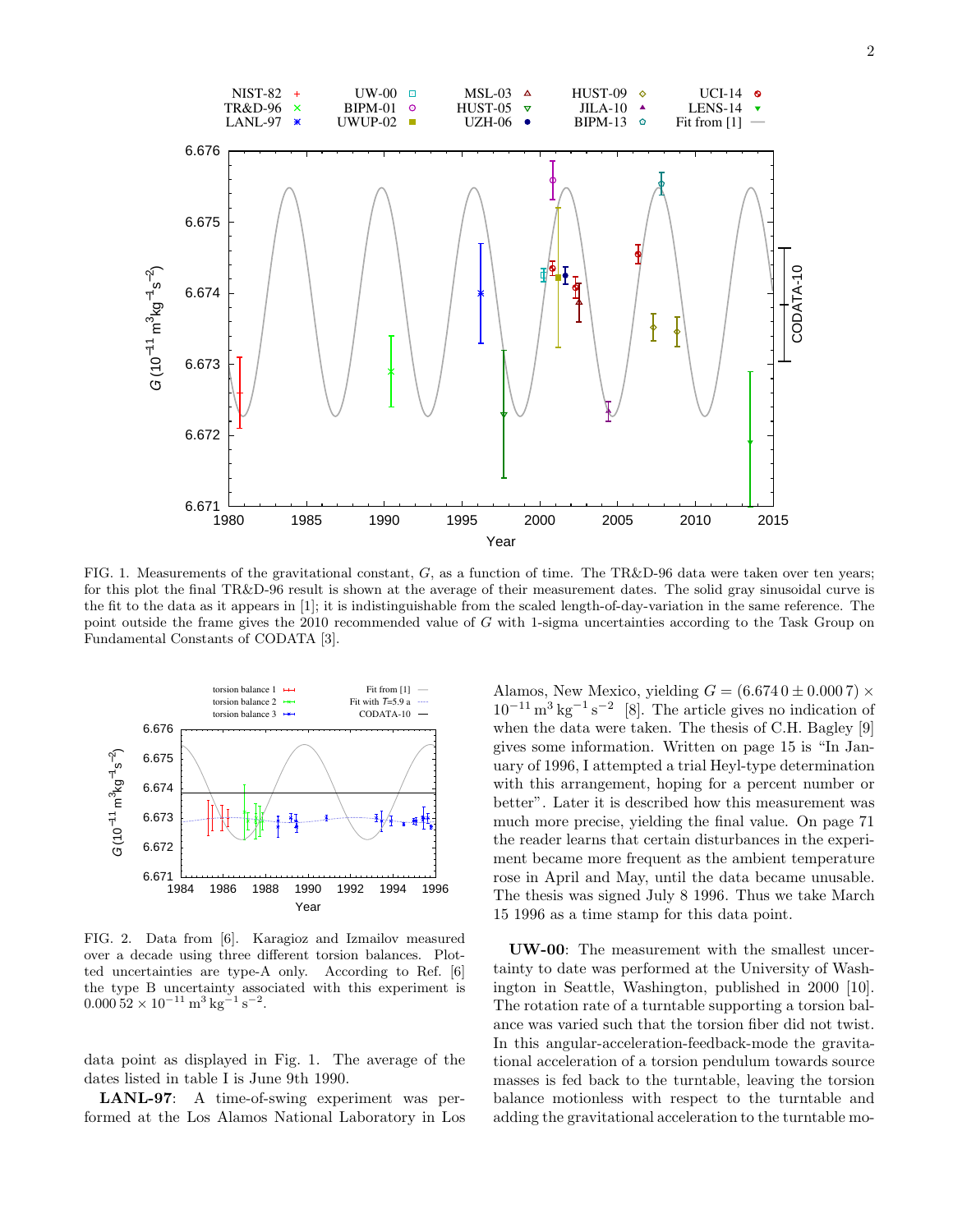| $_{\text{Date}}$ | $G\times10^{11}$                       | $\sigma_G\times 10^{11}$               |
|------------------|----------------------------------------|----------------------------------------|
| mm/dd/yyyy       | $(m^3 \text{ kg}^{-1} \text{ s}^{-2})$ | $(m^3 \text{ kg}^{-1} \text{ s}^{-2})$ |
| 04/19/1985       | 6.6730                                 | 0.00060                                |
| 06/29/1985       | 6.6730                                 | 0.00043                                |
| 12/11/1985       | 6.6730                                 | 0.000 43                               |
| 03/25/1986       | 6.6730                                 | 0.000 29                               |
| 01/04/1987       | 6.6732                                 | 0.000 93                               |
| 03/03/1987       | 6.6729                                 | 0.00030                                |
| 07/14/1987       | 6.6729                                 | 0.00060                                |
| 07/22/1987       | 6.6730                                 | 0.000 17                               |
| 09/24/1987       | 6.6729                                 | 0.00051                                |
| 11/11/1987       | 6.6729                                 | 0.00030                                |
| 08/02/1988       | 6.6727                                 | 0.00035                                |
| 08/05/1988       | 6.6729                                 | 0.00018                                |
| 03/09/1989       | 6.6730                                 | 0.000 15                               |
| 06/06/1989       | 6.6729                                 | 0.000 22                               |
| 06/20/1989       | 6.6727                                 | 0.00019                                |
| 11/13/1990       | 6.6730                                 | 0.00009                                |
| 03/21/1993       | 6.6730                                 | $0.000\,13$                            |
| 06/22/1993       | 6.6729                                 | 0.00034                                |
| 11/30/1993       | 6.6729                                 | 0.00017                                |
| 07/05/1994       | 6.6728                                 | 0.00006                                |
| 12/20/1994       | 6.6729                                 | 0.00009                                |
| 02/06/1995       | 6.6729                                 | 0.00013                                |
| 05/25/1995       | 6.6730                                 | 0.00008                                |
| 06/14/1995       | 6.6730                                 | 0.00038                                |
| 08/24/1995       | 6.6730                                 | 0.000 17                               |
| 10/19/1995       | 6.6727                                 | 0.000 07                               |

TABLE I. Measurements and type A uncertainties from Table 3 of Ref. [6], with uncertainties converted to absolute values.

tion. The gravitational constant is inferred from the second time derivative of the angle readout of the turntable with respect to time. The value published in 2000 must be slightly corrected due to an originally unconsidered effect of a small mass at the top of the torsion fiber which was also subject to the angular acceleration. This correction is described in [11]. After correction, the final result is  $G = (6.674\,255 \pm 0.000\,092) \times 10^{-11} \text{m}^3 \text{ kg}^{-1} \text{ s}^{-2}$ . The times are documented in [11]. Two sets of data were taken, one March 10 2000 to April 1 2000, the other April 3 2000 to April 18 2000. We use March 29 2000 to locate this G value.

BIPM-01: These measurements used the first torsion pendulum built at the Bureau International des Poids et Mesures (BIPM) located in Sèvres, near Paris. The experiment measured  $G$  with the same instrument operating with two methods. In the Cavendish method, the excursion of a torsion pendulum is measured for two source mass positions. The corresponding torques are obtained using a torsion constant determined from the balances angular moment of inertia and free angular frequency.

In the electrostatic servo method, gravitational torque on the pendulum is compensated by an electrostatic torque produced by an electric potential applied to a capacitor with one plate on the pendulum bob and the other fixed. In this phase, the applied voltage is measured. A calibration experiment measured the capacitance as a function of pendulum angle. Combining the results of both methods yielded  $G = (6.67559 \pm 1)$  $(0.00027) \times 10^{-11} \,\mathrm{m}^3 \,\mathrm{kg}^{-1} \,\mathrm{s}^{-2}$  [12]. The results of the Cavendish mode and servo mode are in close agreement, with  $G = (6.67565 \pm 0.00045) \times 10^{-11} \,\mathrm{m}^3 \,\mathrm{kg}^{-1} \,\mathrm{s}^{-2}$  from the Cavendish mode and  $G = (6.67553 \pm 0.00040) \times$  $10^{-11}$  m<sup>3</sup> kg<sup>-1</sup> s<sup>-2</sup> from the servo mode. According to the authors [13], the servo data were obtained from September 29 to November 2 2000 and the Cavendish data from November 25 to December 13 2000. We take the effective date for the combined  $G$  to be the average of the above dates.

UWUP-02: This experiment was located at the University of Wuppertal in Germany. The separation of two simple pendulums was measured with microwave interferometry. The forces on the pendulums and, hence, their separation was modulated by external moving source masses. The final value of this measurement,  $G =$  $(6.67422 \pm 0.00098) \times 10^{-11} \,\mathrm{m}^3 \,\mathrm{kg}^{-1} \,\mathrm{s}^{-2}$  is published in a PhD thesis [14]. The appendix lists the data sets used for the final value. The first data set started January 12 2001, the last ended June 29 2001. Twelve data sets ranging in duration from 1 to 6 days were taken, mostly within a week of each other. A longer break occurred between March 7 and May 11 and between May 18 and June 25. Averaging the dates of the sets yields March 6.

MSL-03: This measurement, performed at the Measurement Standards Laboratory (MSL) of New Zealand, is the only recent measurement performed in the southern hemisphere. It employs a torsion balance in electrostatic servo mode with one difference: The calibration of the capacitance gradient is performed in an angular-acceleration experiment. The final value is  $G =$  $(6.67387 \pm 0.00027) \times 10^{-11} \text{ m}^3 \text{ kg}^{-1} \text{ s}^{-2}$  [15]. One author [16] informed us that the data was gathered between March 21 2002 and November 1 2002. The average of these dates is July 11 2002.

**HUST-05**: This is the first measurement of  $G$  performed at the Huazhong University of Science and Technology in Wuhan, China. A torsion balance in time-ofswing mode was used. A G value published in 1999 [17] was subsequently corrected in 2005 for two small errors in mass distribution, yielding  $G = (6.6723 \pm 0.0009) \times$  $10^{-11}$  m<sup>3</sup> kg<sup>-1</sup> s<sup>-2</sup>. Data dates without years are given in the 1999 publication: seven sets of measurements were taken, the first starting on August 4 and the last ending on October 15. The authors report [18] that the year was 1997.

We associate September 9 1997, equidistant in time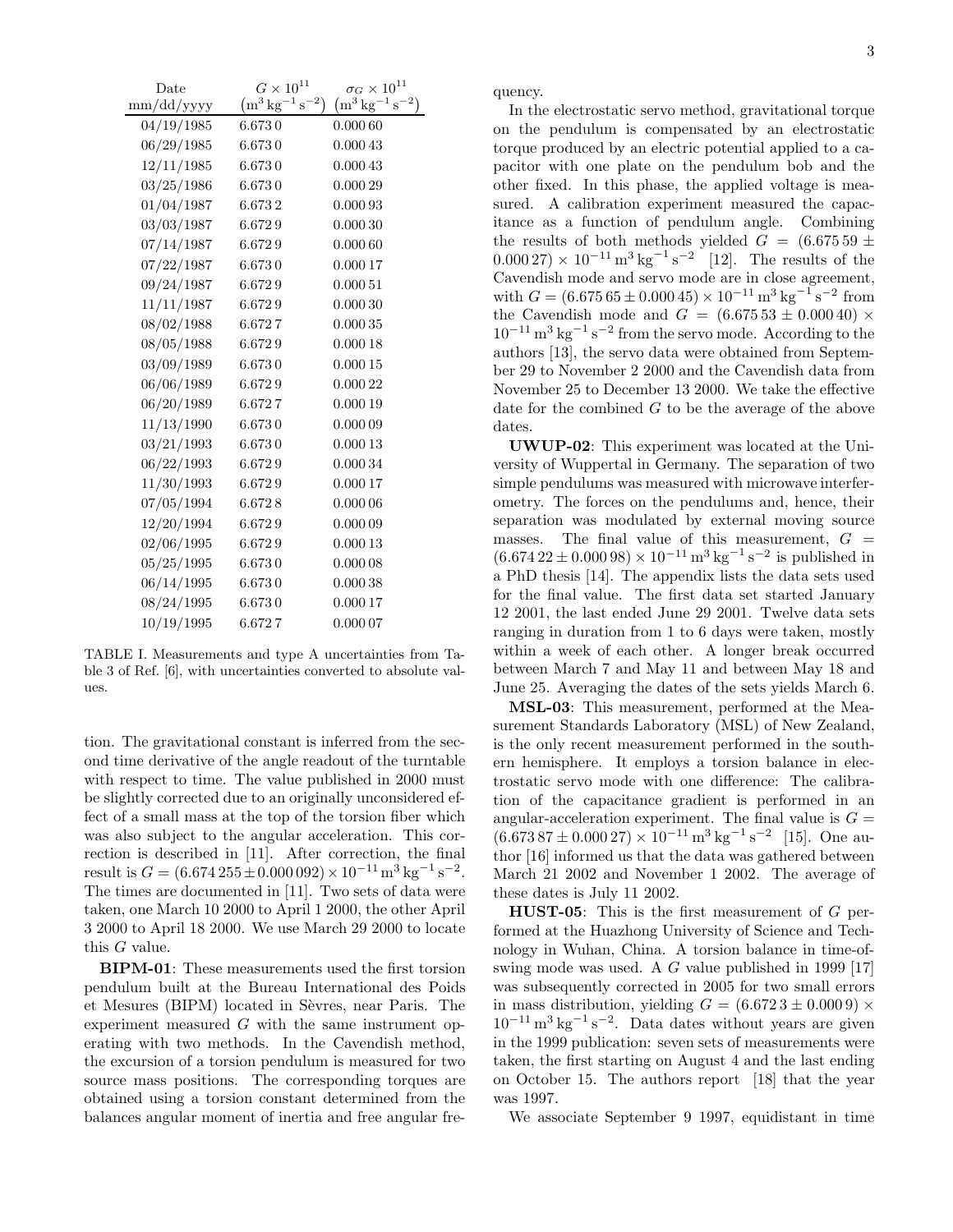from the start and end of the sets, with the HUST-05 G measurement.

UZH-06: The experiment, performed by researchers at the University of Zürich, was located at the Paul Scherrer Institute near Villigen Switzerland. The gravitational force of a large mercury mass on two copper cylinders was measured with a modified commercial mass comparator, yielding  $G = (6.674\,252 \pm 0.000\,12) \times 10^{-11} \,\mathrm{m}^3 \,\mathrm{kg}^{-1} \,\mathrm{s}^{-2},$ published in 2006 [19]. Figure 8 in this publication shows 43 days of data beginning July 31 2001 and ending September 9 and including a 6 day break. We take August 21 2001, as the effective date of this G measurement.

HUST-09: A second torsion pendulum apparatus was constructed at HUST and used in time-of-swing mode to make two separate  $G$  measurements, whose averaged value  $G = (6.67349 \pm 0.00018) \times 10^{-11} \text{ m}^3 \text{ kg}^{-1} \text{ s}^{-2}$  was first published in 2009 [21]. A long article on the same measurements was published in 2010 [22], including the dates of the data sets used in the two experiments. The first experiment consisted of ten sets taken between March 21 2007 and May 20 2007. The second experiment started on October 8 2008 and ended on November 16 2008. The results for the first and second experiments are  $G = (6.67352 \pm 0.00019) \times 10^{-11} \text{ m}^3 \text{ kg}^{-1} \text{ s}^{-2}$  and  $G = (6.67346 \pm 0.00021) \times 10^{-11} \,\mathrm{m}^3 \,\mathrm{kg}^{-1} \,\mathrm{s}^{-2}$ , respectively. Averaging the start and end dates of the sets, we obtain April 20 2007 and October 27 2008, respectively.

JILA-10: This experiment was performed at the Joint Institute for Laboratory Astrophysics in Boulder, Colorado. Similar to UWUP-02, two simple pendulums with separation determined by a laser interferometer were used to measure G, yielding  $G = (6.67234 \pm 0.00014) \times$  $10^{-11}$  m<sup>3</sup> kg<sup>-1</sup> s<sup>-2</sup>, reported in 2010 [23]. Figure 2 in this report and a table in  $[24]$  show obtained values of G as a function of time. Thirteen G values were obtained in a time range May 12 to June 6 2004. Averaging the 13 dates yields May 28 2004.

BIPM-13: At the BIPM, a second torsion balance was constructed to measure G with two different methods. Results were published in 2013 [25]. Combining the results of both methods yielded  $G =$  $(6.67554 \pm 0.00016) \times 10^{-11} \text{ m}^3 \text{ kg}^{-1} \text{ s}^{-2}$ . The Cavendish and servo methods yielded  $G = (6.67586 \pm 0.00036) \times$  $10^{-11} \text{ m}^3 \text{ kg}^{-1} \text{ s}^{-2}$  and  $G = (6.67515 \pm 0.00041) \times$  $10^{-11}$  m<sup>3</sup> kg<sup>-1</sup> s<sup>-2</sup>, respectively. These numbers include a small correction published in an erratum in 2014 [25]. Per one of the authors [13], the Cavendish data were obtained from August 31 to September 10 2007 and the servo mode data were measured in two campaigns, with November 8, 13, 14, and 16 in 2007 for the first campaign and January 11, 12, 13, 15, and 16 in 2008 for the second campaign. Averaging these dates we obtain October 25 2007 as an effective time stamp for the BIPM-13 data.

UCI-14: These measurements, performed using a torsion balance at cryogenic temperatures in time-of-swing mode, were made near Hanford, Washington. Three types of fibers with differing mechanical properties, especially amplitude dependence of the mechanical losses, were used. A result for each fiber was published in 2014 [2]:  $G = (6.67435 \pm 0.00010) \times 10^{-11} \text{ m}^3 \text{ kg}^{-1} \text{ s}^{-2},$  $G = (6.674\,08 \pm 0.000\,15) \times 10^{-11} \,\mathrm{m}^3 \,\mathrm{kg}^{-1} \,\mathrm{s}^{-2}, \,\mathrm{and} \,\, G =$  $(6.67455 \pm 0.00013) \times 10^{-11} \text{ m}^3 \text{ kg}^{-1} \text{ s}^{-2}$ . The principal investigator provided the following time information: Data with the first fiber was first were obtained from October 4 2000 to November 11 2000. The average of these dates is October 23 2000. Data with the second fiber were obtained during two disjoint intervals. About 14 % of the data were obtained between December 8 and December 14 2000, The remainder between March 25 and May 12 2002. For simplicity we assign the average of the dates in 2002, i.e, April 18 2002 to the result with the second fiber. The true average of all dates for this fiber would be roughly January 30 2002. Measurements with the third fiber were collected from April 8 to May 15 2006. The mean of this interval is April 26 2006.

LENS-14: Following pioneering work at Stanford University [27], a precision measurement of G using a vertical atom interferometer was performed at the University of Florence, Italy. The phase shift between two paths is measured with two source mass configurations. The G determined from the known mass distributions and the difference of the two phase, is  $G = (6.67191 \pm 1)$  $(0.00099) \times 10^{-11} \,\mathrm{m}^3 \,\mathrm{kg}^{-1} \,\mathrm{s}^{-2}$ , published in 2014 [28]. A longer account of the experiment appears in [29], which states that data was taken between July 5 and July 12 2013. The average of start and end date is July 8 2013. The experiment is on-going targeting an improved measurement of  $G$ .

In Table II we summarize the precision measurements of big G in the last 35 years.

## Discussion

The main purpose of this article is to provide an as complete as possible list of G values determined since 1980, while attempting to assign an as accurate as possible effective date for each measurement, providing data for further investigations similar to that of Anderson and collaborators.

We caution users of these data that it is very possible that much or all of the apparent  $G$  time variation simply reflects overlooked systematic error, with underestimated systematic uncertainty.

However, we have ventured to make the following fits to data presented in this article, using the combined numbers for the two BIPM experiments.

1. A sinusoidal function with the parameters found in reference [1].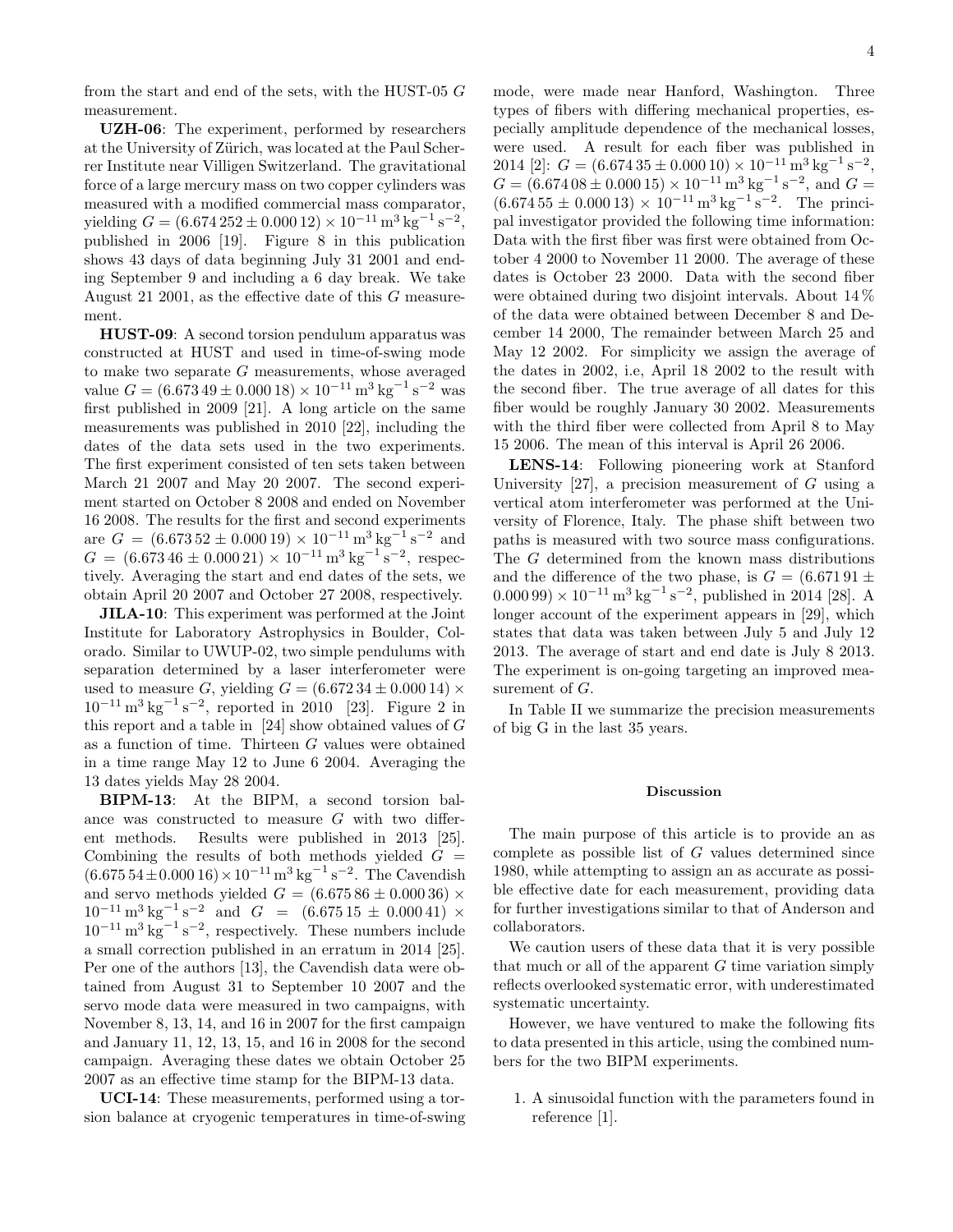| Identifier | $G\times 10^{11}$                      | $\sigma_G \times 10^{11}$              | Data acquisition |                                        | $e - s$                                | Device | Mode                |                     |
|------------|----------------------------------------|----------------------------------------|------------------|----------------------------------------|----------------------------------------|--------|---------------------|---------------------|
|            | $(m^3 \text{ kg}^{-1} \text{ s}^{-2})$ | $(m^3 \text{ kg}^{-1} \text{ s}^{-2})$ | Start            | End                                    | Average                                | (Days) |                     |                     |
| NIST-82    | 6.6726                                 | 0.0005                                 |                  |                                        | 08/29/1980 10/10/1980 09/19/1980       | 42     | torsion balance     | time-of-swing       |
| TR&D-96    | 6.6729                                 | 0.0005                                 |                  |                                        | 04/19/1985 10/19/1995 06/09/1990 3835  |        | torsion balance     | time-of-swing       |
| LANL-97    | 6.6740                                 | 0.0007                                 |                  |                                        | $01/01/1996$ $05/31/1996$ $03/15/1996$ | 151    | torsion balance     | time-of-swing       |
| $UW-00$    | 6.674 255                              | 0.000 092                              |                  |                                        | 03/10/2000 04/18/2000 03/29/2000       | 39     | torsion balance     | acceleration servo  |
| $BIPM-01s$ | 6.675 53                               | 0.00040                                |                  |                                        | 09/29/2000 11/02/2000 10/16/2000       | 34     | torsion balance     | electrostatic servo |
| BIPM-01c   | 6.675 65                               | 0.00045                                |                  | 11/25/2000 12/13/2000 12/04/2000       |                                        | 18     | torsion balance     | Cavendish           |
| BIPM-01sc  | 6.675 59                               | 0.00027                                |                  |                                        | 09/29/2000 12/13/2000 11/02/2000       | 75     | torsion balance     | Cavendish & servo   |
| UWUP-02    | 6.674 22                               | 0.00098                                |                  | $01/12/2001$ $06/29/2001$ $03/06/2001$ |                                        | 168    | two pendulums       |                     |
| $MSL-03$   | 6.67387                                | 0.00027                                |                  |                                        | $03/21/2002$ $11/01/2002$ $07/11/2002$ | 225    | torsion balance     | electrostatic servo |
| HUST-05    | 6.6723                                 | 0.0009                                 |                  | 08/04/1997 10/15/1997 09/09/1997       |                                        | 72     | torsion balance     | time-of-swing       |
| $UZH-06$   | 6.674 25                               | 0.00012                                |                  | $07/31/2001$ $08/21/2001$ $08/21/2001$ |                                        | 21     | beam balance        |                     |
| HUST-09a   | 6.673 52                               | 0.00019                                |                  | 03/21/2007 05/20/2007 04/20/2007       |                                        | 60     | torsion balance     | time-of-swing       |
| HUST-09b   | 6.67346                                | 0.00021                                |                  | 10/08/2008 11/16/2008 10/27/2008       |                                        | 39     | torsion balance     | time-of-swing       |
| $JILA-10$  | 6.67234                                | 0.000 14                               |                  |                                        | 05/12/2004 06/06/2004 05/28/2004       | 25     | two pendulums       |                     |
| $BIPM-13s$ | 6.675 15                               | 0.00041                                |                  | 11/08/2007 01/16/2008 12/15/2007       |                                        | 69     | torsion balance     | electrostatic servo |
| BIPM-13c   | 6.67586                                | 0.00036                                |                  | 08/31/2007 09/10/2007 09/05/2007       |                                        | 10     | torsion balance     | Cavendish           |
| BIPM-13sc  | 6.675 54                               | 0.00016                                |                  | 08/31/2007 01/16/2008 10/25/2007       |                                        | 138    | torsion balance     | Cavendish & servo   |
| $UCI-14a$  | 6.67435                                | 0.00010                                |                  |                                        | 10/04/2000 11/11/2000 10/23/2000       | 38     | torsion balance     | time-of-swing       |
| $UCI-14b$  | 6.674 08                               | 0.00015                                |                  |                                        | 03/25/2002 05/12/2002 04/18/2002       | 48     | torsion balance     | time-of-swing       |
| $UCI-14c$  | 6.674 55                               | 0.00013                                |                  |                                        | $04/08/2006$ $05/14/2006$ $04/26/2006$ | 36     | torsion balance     | time-of-swing       |
| LENS-14    | 6.67191                                | 0.000 99                               |                  | 07/05/2013 07/12/2013 07/08/2013       |                                        | 7      | atom interferometer |                     |

TABLE II. Summary of the most precise measurements of G carried out in the last 35 years. The "Start" and "End" columns indicate our best estimate of the dates when data acquisition began and ended. The "Average" column shows our best estimate for the mean date of data acquisition. The " $e - s$ " column gives the difference in days between end and start of data acquisition, important in estimating the amount by which a short-period signal is attenuated. We suggest 20 % of the  $e - s$  duration number as a meaningful estimate of date uncertainty. We separate the two BIPM measurements into four measurements to emphasize that two different methods were used, and include data labeled BIPM-01sc and BIPM-13sc for the best G and dates combining the two methods. Particularly for the 2013 BIPM data, results with the separate methods had strongly anti-correlated uncertainties, so that a  $G(t)$  fit using the combined G value can give a significantly different result from a fit treating results from the two methods separately. The BIPM data points in Figure 1 represent the combined G data BIPM-01sc and BIPM-13sc.

| Fit function         |         | $A \times 10^{15}$                     | $\bar{G} \times 10^{11}$               | Maximum  |     |     | $\chi_f^2$ NDF $P(\chi^2 \geq \chi_f^2)$ | Remarks                 |
|----------------------|---------|----------------------------------------|----------------------------------------|----------|-----|-----|------------------------------------------|-------------------------|
|                      | (years) | $(m^3 \text{ kg}^{-1} \text{ s}^{-2})$ | $(m^3 \text{ kg}^{-1} \text{ s}^{-2})$ |          |     |     |                                          |                         |
| from Fig. 1 in $[1]$ | 5.93    | 16.1                                   | 6.67388                                | 09/13/01 | 381 | -14 | $10^{-72}$                               |                         |
| sine, fixed $T$      | 5.93    | 10.7                                   | 6.673 59                               | 03/14/01 | 132 | -14 | $10^{-21}$                               |                         |
| sine, $T$ free       | 0.77    | 11.2                                   | 6.673 58                               | 02/21/00 | 77  | -13 | $10^{-11}$                               | global $\chi^2$ minimum |
| sine, $T$ free       | 6.17    | 11.0                                   | 6.673 54                               | 02/13/01 | 124 | -13 | $10^{-19}$                               | local $\chi^2$ minimum  |
| straight line        | n.a.    | n.a.                                   | 6.674 13                               | n.a.     | 335 | 16  | $10^{-61}$                               |                         |

TABLE III. Fits to the G data. Here the L2-norm is used exclusively. The "Maximum" column gives the date of the first maximum after 01/01/2000. The "NDF" column shows fits degrees of freedom.

2. A sinusoidal function with free amplitude and phase but period fixed at 5.9 years.

3. A sinusoidal function with free amplitude, phase and period.

4. A single time-independent parameter,  $\bar{G}$ .

Results of these fits are presented in Table III. These fits ignored uncertainties in date. Including uncertainties

in both coordinates did not significantly affect fit results.

Figure 3 displays goodness of fit using two different norms for sinusoidal fits as T is varied. The upper and lower graph show fits obtained by minimizing the sum of the absolute residual (L1-norm),  $\sum_i |r_i|$ , and the sum of the squared residual (L2-norm),  $\sum_{i}^{n} r_i^2$ , respectively. Here,  $r_i$  is the residual of the i'th data point, given by  $r_i = (G_i - \bar{G} - C \cos(2\pi t_i/T) - S \sin(2\pi t_i/T)) / \sigma_i$ where  $G_i$  and  $\sigma_i$  is the measurement and its uncertainty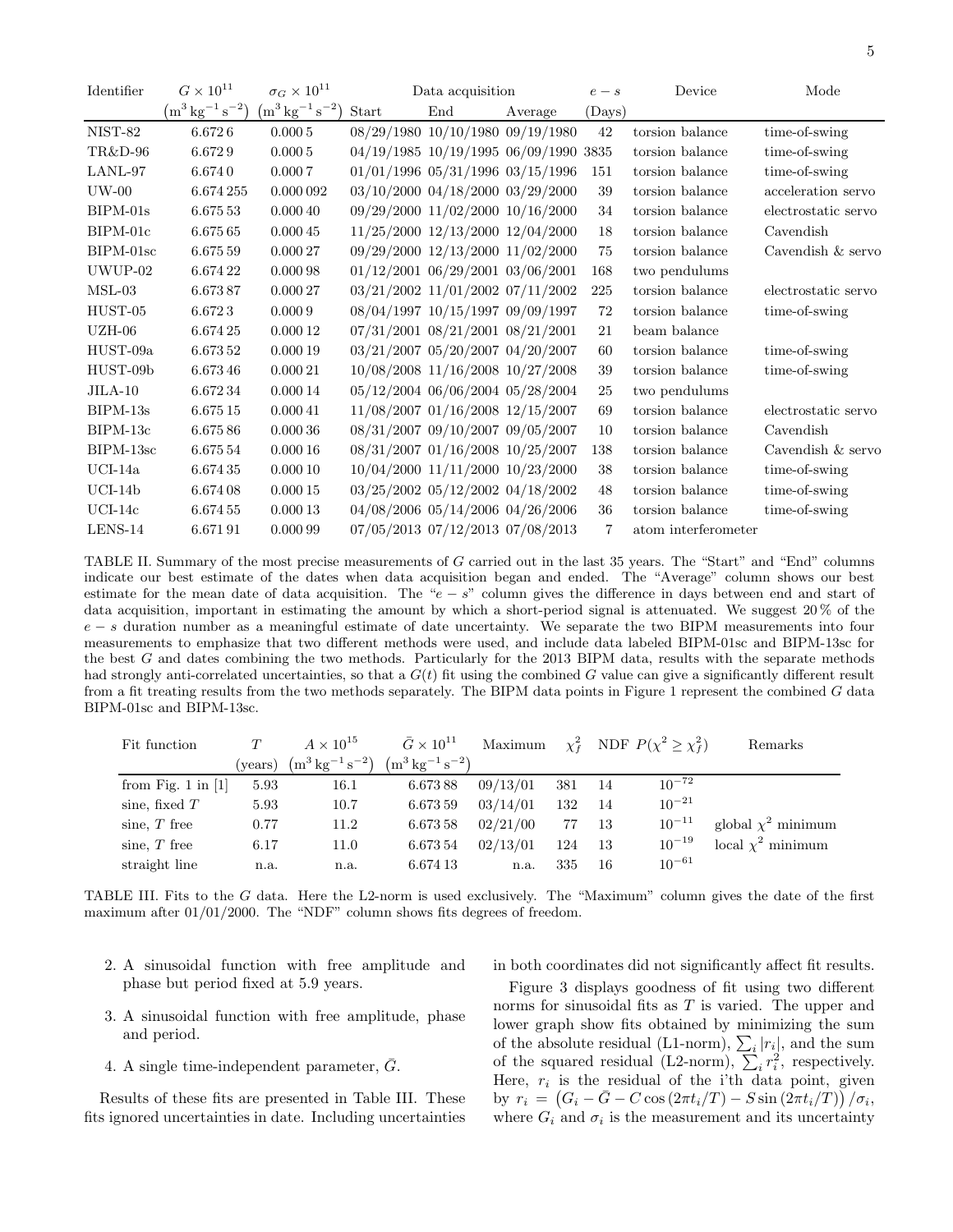

FIG. 3. Goodness of fit as a function of period  $T$ . The upper graph shows the sum of the absolute residual:  $\sum_i |r_i|$ . The lower graph shows the sum of the squared residual:  $\sum_i r_i^2$ . The individual residual is given in both cases by  $\overline{r_i} = (G_i - \bar{G} - C \cos(2\pi t_i/T) - S \sin(2\pi t_i/T)) / \sigma_i$ , where  $G_i$  and  $\sigma_i$  are determined at time  $t_i$ .

performed at time  $t_i$ . Fits using the L1-norm are less sensitive to outliers [30]. Of note in this plot are:

- 1. There are a number of local minima.
- 2. The lowest L1 and L2-norm are both located at  $T = 0.769$  years.
- 3. A local minimum is found at 6.1 years and 6.2 years for the L1- and L2-norm, respectively; not far from 5.9 years as found by Anderson et al..
- 4. There is a tantalizing local minimum in the L2 norm at 0.995 year.

We also made a least squares regression to the data taken over a period of more than ten years by Karagioz and Izmailov [6], as discussed in the Data Sources section of this paper.

The situation is disturbing — clearly either some strange influence is affecting most G measurements or, probably more likely, measurements of G since 1980 have unrecognized large systematic errors. The need for new measurements is clear.

Scientific exchange between groups measuring  $G$  is necessary. The new working group on big  $G$  under the auspices of International Union of Pure and Applied Physics (IUPAP) was formed to assist experimenters who are interested in these challenging measurements and wish to discuss and understand each other's experiments.

## Acknowledgment

We thank D.B. Newell and B.N. Taylor for assistance in locating some of the dates of the big  $G$  experiments, and we thank the many G practitioners who provided

us their best estimates of their measurement dates. We particularly thank J. Anderson and his collaborators for extremely helpful suggestions and data.

- [1] J.D. Anderson, G. Schubert, V. Trimble, and M.R. Feldman, *EPL* **110**, 1002 (2015).
- [2] R. Newman, M. Bantel, E. Berg, and W. Cross, Phil. Trans. R. Soc. A 372, 20140025 (2014).
- [3] P.J. Mohr, B.N. Taylor, D.B. Newell, Rev. Mod. Phys. 84, 1527 (2010).
- [4] G.G. Luther and W.R. Towler, *Phys. Rev. Lett.* **48**, 121 (1982).
- [5] G.G. Luther and W.R. Towler, in National Bureau of Standards Special Publication 617, Precision Measurement and Fundamental Constants II (1984) pp. 573.
- [6] O.V. Karagioz, V.P. Izmailov, Measurement Techniques 39, 979 (1996).
- [7] A.G. Parkhomov, Gravitation and Cosmology 15, 174 (2009).
- [8] C.H. Bagley and G.G. Luther, Phys. Rev. Lett. 78, 3047 (1997).
- [9] C.H. Bagley "A Determination of the Newtonian Constant of GravitationUsing the Method of Heyl" Ph.D. Thesis, University of Colorado, Boulder, Colorado, USA (1996).
- [10] J.H. Gundlach, S.M. Merkowitz, Phys. Rev. Lett. 85, 2869 (2000).
- [11] P.J. Mohr and B.N. Taylor, Rev. Mod. Phys. **77**, 1 (2005).
- [12] T.J. Quinn, C.C. Speake, S.J. Richman, R.S. Davis, and A. Picard, Phys. Rev. Lett. 87, 111101 (2001).
- [13] T.J. Quinn, private communication, 2015.
- [14] U. Kleinevoß "Bestimmung der Newtonschen Gravitationskonstanten G". Ph.D. Thesis, University of Wuppertal, Wuppertal, Germany.
- [15] T.R. Armstrong and M.P. Fitzgerald, Phys. Rev. Lett. 91 201101 (2003).
- [16] T.R. Armstrong, private communication, 2015.
- [17] J. Luo, Z.-K. Hu, X.-H. Fu,S.-H. Fan, and M.-X. Tang, Phys. Rev. D 59, 042001 (1998).
- [18] Z. Lu, private communication, 2015.
- [19] S. Schlamminger *et al. Phys. Rev. D* **74**, 082001 (2006).
- [20] Z.-K. Hu, J.-Q. Guo, and J. Luo, Phys. Rev. D 71, 127505 (2005).
- [21] J. Luo, Q. Liu, L.-C. Tu, C.-G. Shao, L.-X. Liu, S.- Q. Yang, Q. Li, and Y.-T. Zhang, Phys. Rev. Lett. 102, 240801 (2009).
- [22] L.-C. Tu, Q. Li,Q.-L. Wang, C.-G. Shao, S.-Q. Yang, L.- X. Liu, Q. Liu, and J. Luo Phys. Rev. D 82, 022001 (2010).
- [23] H.V. Parks and J.E. Faller, *Phys. Rev. Lett.* **105**, 110801 (2010).
- [24] H.V. Parks and J.E. Faller, *Phil, Trans. R. Soc. A* 372, 20140024 (2014).
- [25] T. Quinn, H. Parks, C. Speake, R. Davis, Phys. Rev. Lett. **111**, 101102 (2013). Erratum. *Phys. Rev. Lett.* **113**, 039901(E) (2014).
- [26] R. Newman et al., Phil, Trans. R. Soc. A 372 20140025 (2014).
- [27] M. Kasevich and S. Chu, *Phys. Rev. Lett.* **67**, 181 (1991).
- [28] G. Rosi et al., Nature **510**, 518 (2014).